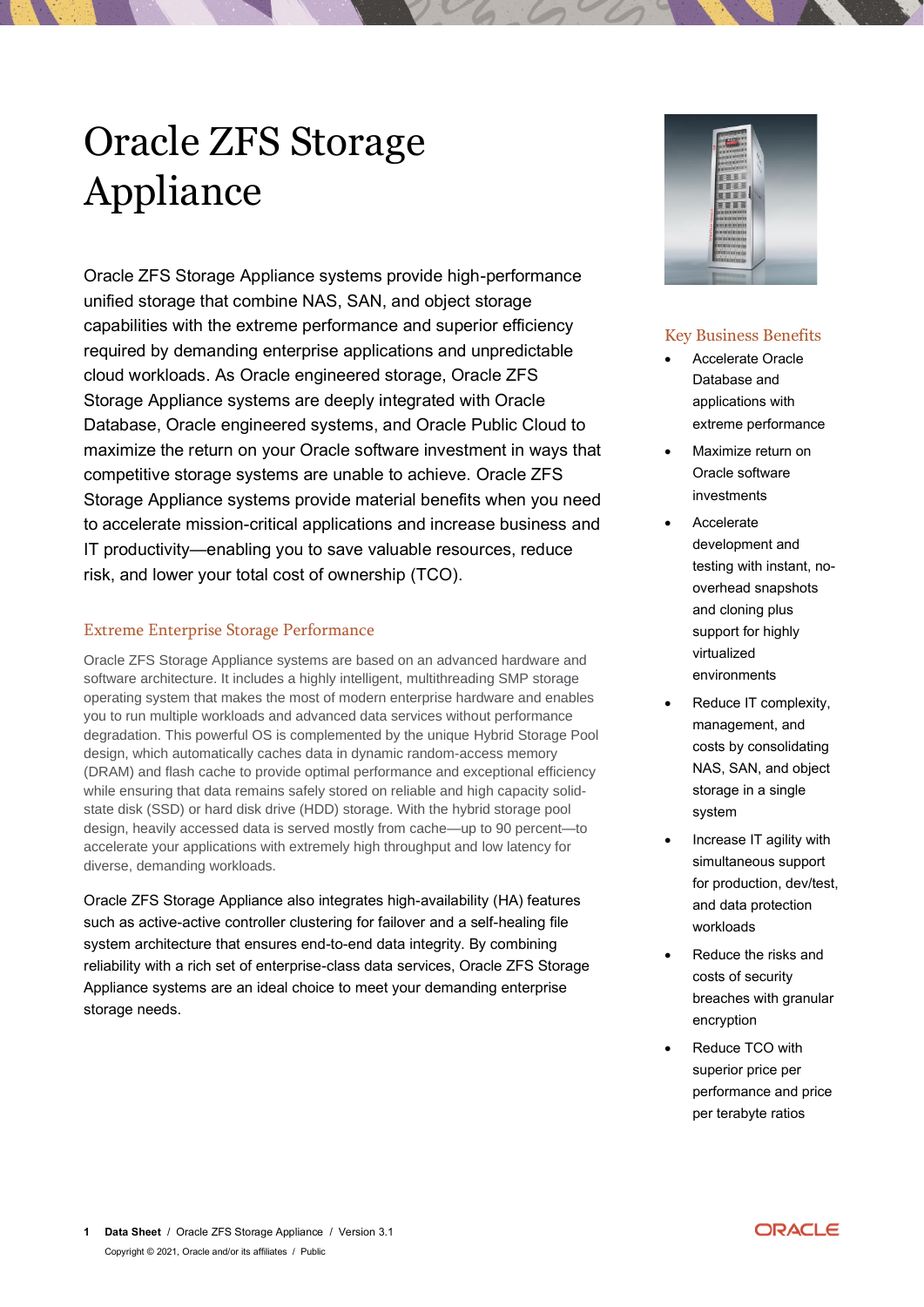

Figure 1. DRAM-centric architecture

#### Superior Efficiency

Oracle ZFS Storage Appliance systems feature an advanced set of management and analytics tools that enable storage administrators to rapidly provision, manage, and troubleshoot storage related issues. Rapid deployment of powerful advanced data services—unlimited snapshots, clones, thin provisioning, five different compression algorithms, and replication are managed via the intuitive browser user interface (BUI) or the command-line interface (CLI).

| <b>◆Sun</b><br><b>ORACLE</b>                                | ORACLE ZFS STORAGE ZS7-2                                                    |                      |                                                                                                                                                                                                                                                                                                                                                             |                    |            |                  | Super-User@hwtsys10 LOGOUT HELP |                 |                  |
|-------------------------------------------------------------|-----------------------------------------------------------------------------|----------------------|-------------------------------------------------------------------------------------------------------------------------------------------------------------------------------------------------------------------------------------------------------------------------------------------------------------------------------------------------------------|--------------------|------------|------------------|---------------------------------|-----------------|------------------|
| $\omega$                                                    |                                                                             |                      | <b>Configuration</b>                                                                                                                                                                                                                                                                                                                                        | <b>Maintenance</b> |            |                  | <b>Status</b><br><b>Shares</b>  |                 | <b>Analytics</b> |
|                                                             |                                                                             |                      |                                                                                                                                                                                                                                                                                                                                                             |                    |            |                  | <b>DASHBOARD</b>                | <b>SETTINGS</b> | NDMP             |
| Usage                                                       |                                                                             | CPU <sup>C</sup>     | $0.96$ util                                                                                                                                                                                                                                                                                                                                                 | 100                |            | NFSv3            | 0 ops/sec                       |                 | 10               |
|                                                             | Data<br><b>Used</b><br><b>III</b> Available                                 |                      |                                                                                                                                                                                                                                                                                                                                                             |                    |            |                  |                                 |                 |                  |
|                                                             | Compression:<br>Dedup:                                                      | 7d<br>24h            | 60m                                                                                                                                                                                                                                                                                                                                                         |                    | 7d         | 24h              | 60m                             |                 |                  |
|                                                             | Meta Device                                                                 | Network              | 0 bytes/sec                                                                                                                                                                                                                                                                                                                                                 | 1000K              |            | NFSv4            | 0 ops/sec                       |                 | 10               |
|                                                             | 767G<br>Memory<br>3.34G Cache<br>720G Unused<br>325M Mgmt                   | 7d<br>24h            | 60m                                                                                                                                                                                                                                                                                                                                                         |                    | 7d         | 24h              | 60m                             |                 |                  |
|                                                             | 747M Other<br>42 2G Kernel                                                  | <b>Disk</b>          | 38 ops/sec                                                                                                                                                                                                                                                                                                                                                  | 750                |            | SMB <sub>2</sub> | 0 ops/sec                       |                 | 10               |
| <b>Services</b><br><b>O</b> NFS                             | <b>O</b> iSCSI                                                              |                      | مساديه بالمالم اختباعا وأماني تسليلهم                                                                                                                                                                                                                                                                                                                       |                    |            |                  |                                 |                 |                  |
| <b>U SMB</b>                                                | <b>U</b> FTP                                                                | 24h<br>7d            | 60m                                                                                                                                                                                                                                                                                                                                                         |                    | 7d         | 24h              | 60m                             |                 |                  |
| <b>O</b> HTTP<br><b>C</b> Replication                       | <b>O</b> NDMP<br>G Shadow                                                   | iscsi                | 0 ops/sec                                                                                                                                                                                                                                                                                                                                                   | 10                 | <b>FTP</b> |                  | 0 bytes/sec                     |                 | <b>10K</b>       |
| <b>O</b> SFTP<br>@ TFTP<br><b>O</b> NIS<br><b>G</b> AD      | Migration<br><b>U</b> SRP<br><b>B</b> Antivirus<br><b>Q</b> LDAP<br>C D Map |                      |                                                                                                                                                                                                                                                                                                                                                             |                    |            |                  |                                 |                 |                  |
| <b>O</b> DNS<br><b>W</b> Kerberos                           | <b>O</b> PMP<br>@ NTP                                                       | 7d<br>24h            | 60m                                                                                                                                                                                                                                                                                                                                                         |                    | 7d         | 24h              | 60m                             |                 |                  |
| <b>C</b> Phone Home                                         | O Dyn Routing                                                               | <b>RECENT ALERTS</b> |                                                                                                                                                                                                                                                                                                                                                             |                    |            |                  |                                 |                 |                  |
| <b>O</b> Tags<br>G SNMP<br><b>O</b> Sys ID<br><b>O</b> REST | <b>C</b> SMTP<br>Syslog<br><b>O</b> SSH<br><b>O</b> HTTPS                   |                      | 2018-11-5 06:24:26 Fibre Channel connectivity via port 21:00:00:24:ff:19:d4:84 (PCle 8: Port 1) has been lost.<br>2018-11-5 06:21:19 The analytics load level is now below the recommended maximum.<br>2018-11-5 06:20:40 FRU '/SYS/DBP/HDD0' has been removed from the system.<br>2018-11-5 06:20:40 FRU '/SYS/DBP/HDD1' has been removed from the system. |                    |            |                  |                                 |                 |                  |
| Hardware                                                    | Up 0d 07:38                                                                 |                      |                                                                                                                                                                                                                                                                                                                                                             |                    |            |                  |                                 |                 |                  |
| <b>O</b> CPU<br><b>O</b> Disks<br><b>C</b> Fans             | <b>O</b> Memory<br>C Cards<br><b>O</b> PSU                                  |                      |                                                                                                                                                                                                                                                                                                                                                             |                    |            |                  |                                 |                 |                  |

Figure 2. Status view of management software

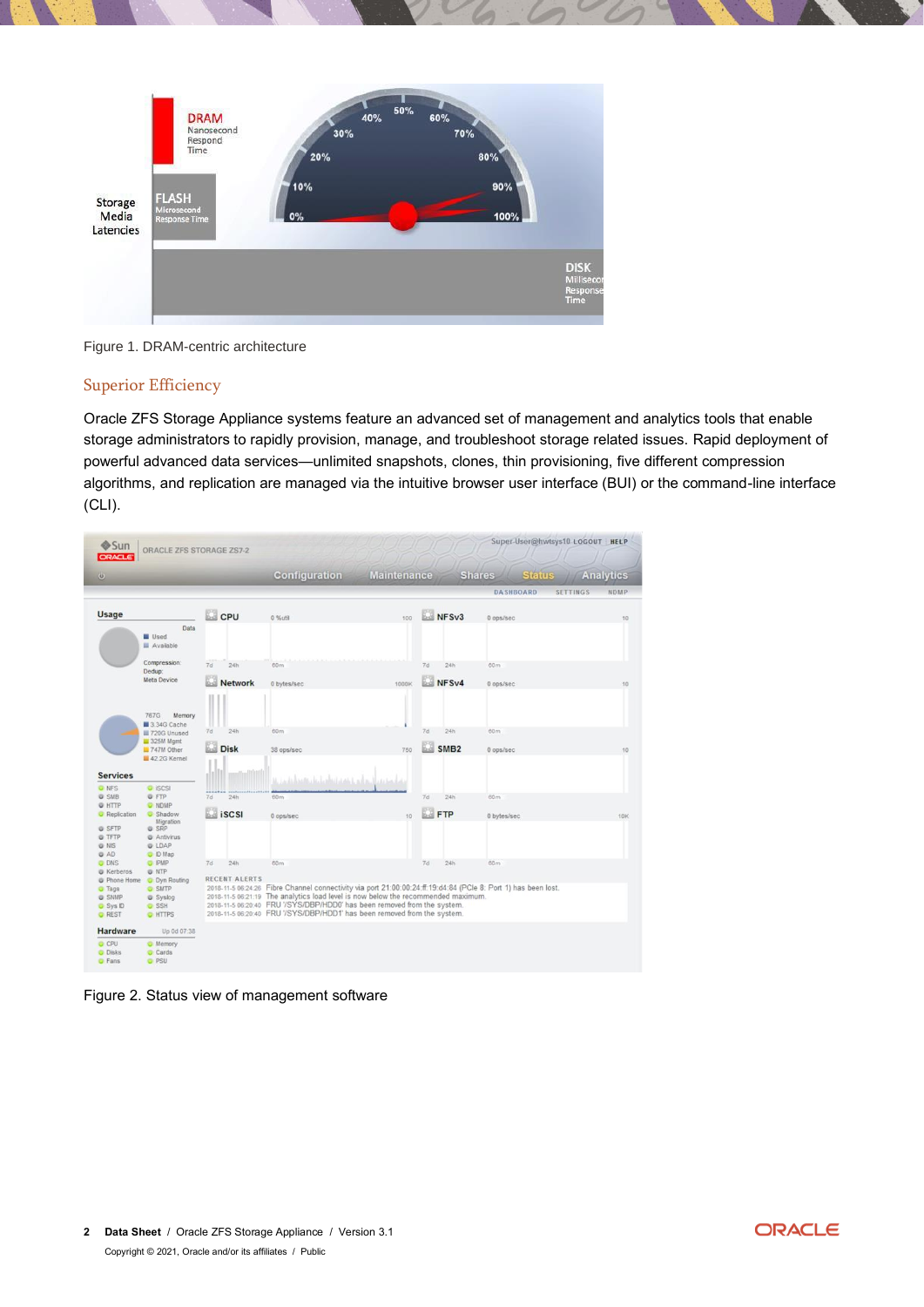The DTrace Analytics feature of Oracle ZFS Storage Appliance systems provides real-time analysis and monitoring functionality, enabling unparalleled fine-grained visibility into disk, flash, controller CPU, networking, cache, virtual machine (VM), and other statistics. It does this in a way that uniquely ties client network interface activity back to the storage devices with everything in between.



Figure 3. DTrace Analytics example showing I/O operations per second, per disk

This granular visibility—at the I/O, VM, or pluggable database level—supports rapid identification and resolution of bottlenecks for superior system performance tuning and troubleshooting, particularly in large-scale virtual server environments. As proven by internal use in Oracle's IT environment and by independent testing, the management efficiency of Oracle ZFS Storage Appliance systems simplifies storage management and significantly increases the number of terabytes of data each administrator can handle, resulting in significant operational cost savings.

#### Oracle Database Integration

Oracle ZFS Storage Appliance systems are deeply integrated with Oracle Database to improve performance, increase efficiencies, and lower TCO. Through engineering, developing, testing, and supporting hardware and software together, Oracle engineered storage systems deliver unique capabilities that enable Oracle software to run faster and more efficiently. Oracle ZFS Storage Appliance systems are co-engineered with Oracle software and supported with documented solutions and best practices that remove the guesswork from configuring a total system for success through the following features:

#### • **Oracle Intelligent Storage Protocol**

Oracle Intelligent Storage Protocol (OISP) is a unique storage protocol exclusive to Oracle Database 12*c* and later versions running with Oracle ZFS Storage Appliance systems. It enables a storage system to receive cues from Oracle Database about its data stream at an unprecedented level. Information about the type and importance of each read and write operation are sent from Oracle Database to the Oracle ZFS Storage Appliance system so it can intelligently process I/O and automatically and dynamically tune itself for optimal performance so the most critical database operations are given higher priority, thereby enabling databases to run faster with no manual tuning required. OISP has the added advantage of speeding provisioning by reducing tedious manual operations by 90 percent, which can reduce the risk of human error.

• The self-tuning capabilities also prevent data blocks associated with high-bandwidth database operations, such as Oracle Recovery Manager (Oracle RMAN) backups, from taking up critical space in DRAM cache, freeing it up so latency-sensitive database operations can achieve maximum acceleration. And, with Automatic Workload Repository– aware extended analytics capabilities, IT administrators can see OISP operations by database name, database function, and database file types so they can do deep drill-downs on the I/O operations even at the pluggable database level. This provides valuable insights into the nature of database operations leading to faster and more effective troubleshooting efforts especially in complex multitenant Oracle Database 12c and later environments.

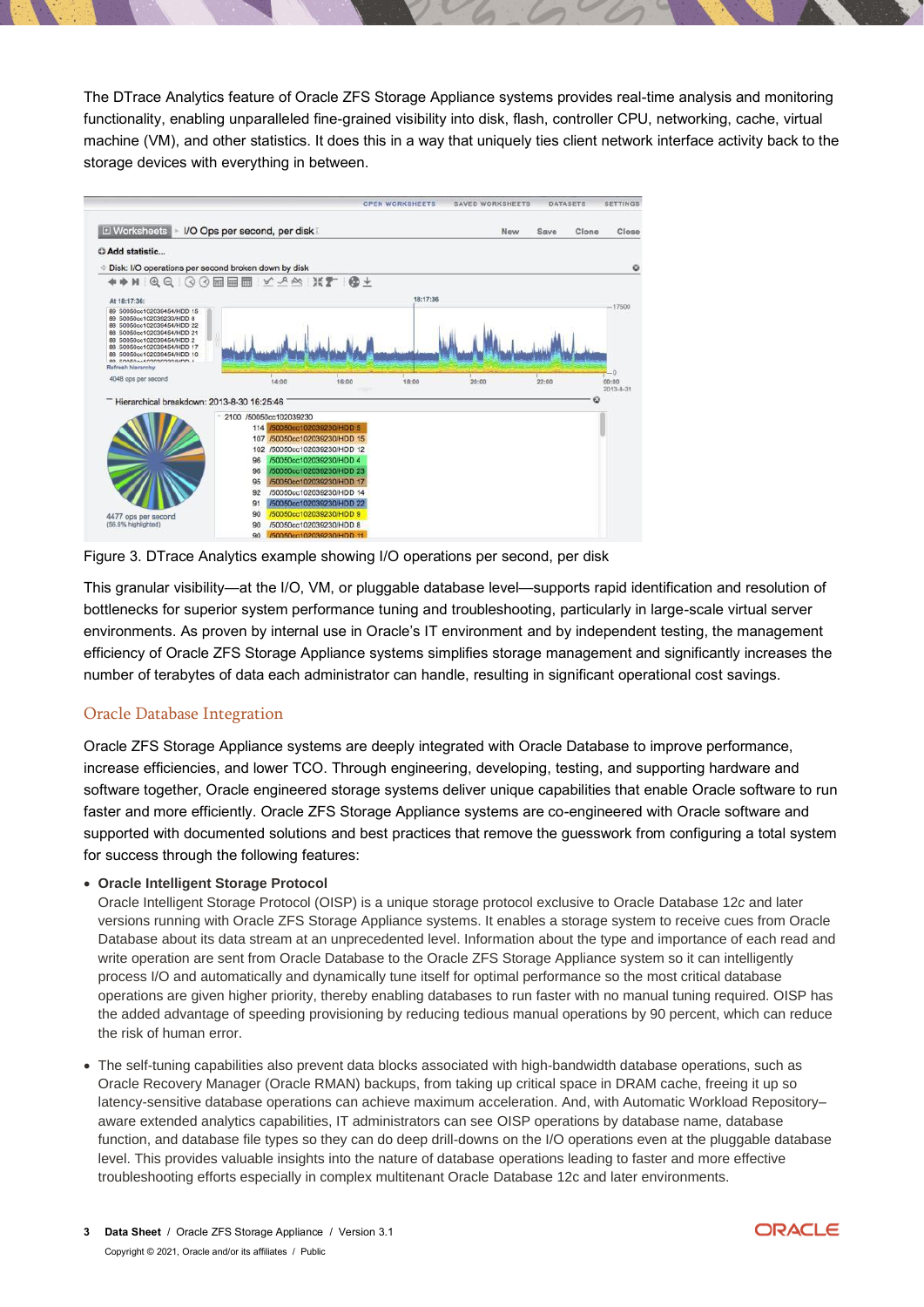

Figure 4. Oracle Database 12*c* and later and Oracle Intelligent Storage Protocol

#### • **Oracle Hybrid Columnar Compression**

Oracle Database workloads for data warehousing, analytics, and archive can achieve a 10x to 50x reduction in their data volumes and can accelerate queries by 3x to 8x by using the Oracle Hybrid Columnar Compression feature of Oracle Database. Available only on Oracle storage products, this maximum data reduction solution for Oracle Database helps you achieve a significant reduction in your storage footprint and associated data center costs. Furthermore, the Automatic Data Optimization feature of Oracle Database 12c and later versions enables you to set policies to initiate Oracle Hybrid Columnar Compression and data tiering based on actual data usage to automate the management of data throughout its lifecycle.

• **Oracle Enterprise Manager Plug-in for Oracle ZFS Storage Appliance and Oracle VM Storage Connect Plug-in for Oracle ZFS Storage Appliance**

Oracle Enterprise Manager Plug-in for Oracle ZFS Storage Appliance provides end-to-end storage management visibility across the enterprise, and enables monitoring and provisioning at the share, LUN, or project. Oracle VM Storage Connect Plug-in for Oracle ZFS Storage Appliance enables Oracle VM to provision and manage Oracle ZFS Storage Appliance systems for streamlined virtualization implementation. These plugins enable easier implementation, better visibility, and holistic management efficiencies.

#### Cloud Integration

Traditional storage architectures lack the resources required to support highly virtualized dynamic cloud workloads. Oracle ZFS Storage Appliance systems are:

- Cloud-architected. Based on the architectural advantages of a symmetric multiprocessing (SMP) operating system (OS) combined with Oracle ZFS Storage Appliance system's Hybrid Storage Pool technology, these systems provide a superior design that delivers sustained high performance for consolidated on-premises and private cloud workloads.
- Cloud-managed. Oracle ZFS Storage Appliance systems support OpenStack and Oracle Enterprise Manager Cloud Control cloud management frameworks with RESTful APIs so you can integrate them into any environment.
- Cloud integrated. Unlike competitive suppliers that have no public cloud of their own, Oracle ZFS Storage Appliance enables you to integrate your on-premises storage systems with Oracle Public Cloud to simplify your journey to the cloud. Oracle ZFS Storage Appliance provides an integrated cloud snapshot backup feature that reduces on-premises costs and provides flexible archive and recovery options.
- Cloud-proven. Oracle ZFS Storage Appliance systems have been proven in a variety of private and public cloud implementations worldwide.
- **4 Data Sheet** / Oracle ZFS Storage Appliance / Version 3.1 Copyright © 2021, Oracle and/or its affiliates / Public

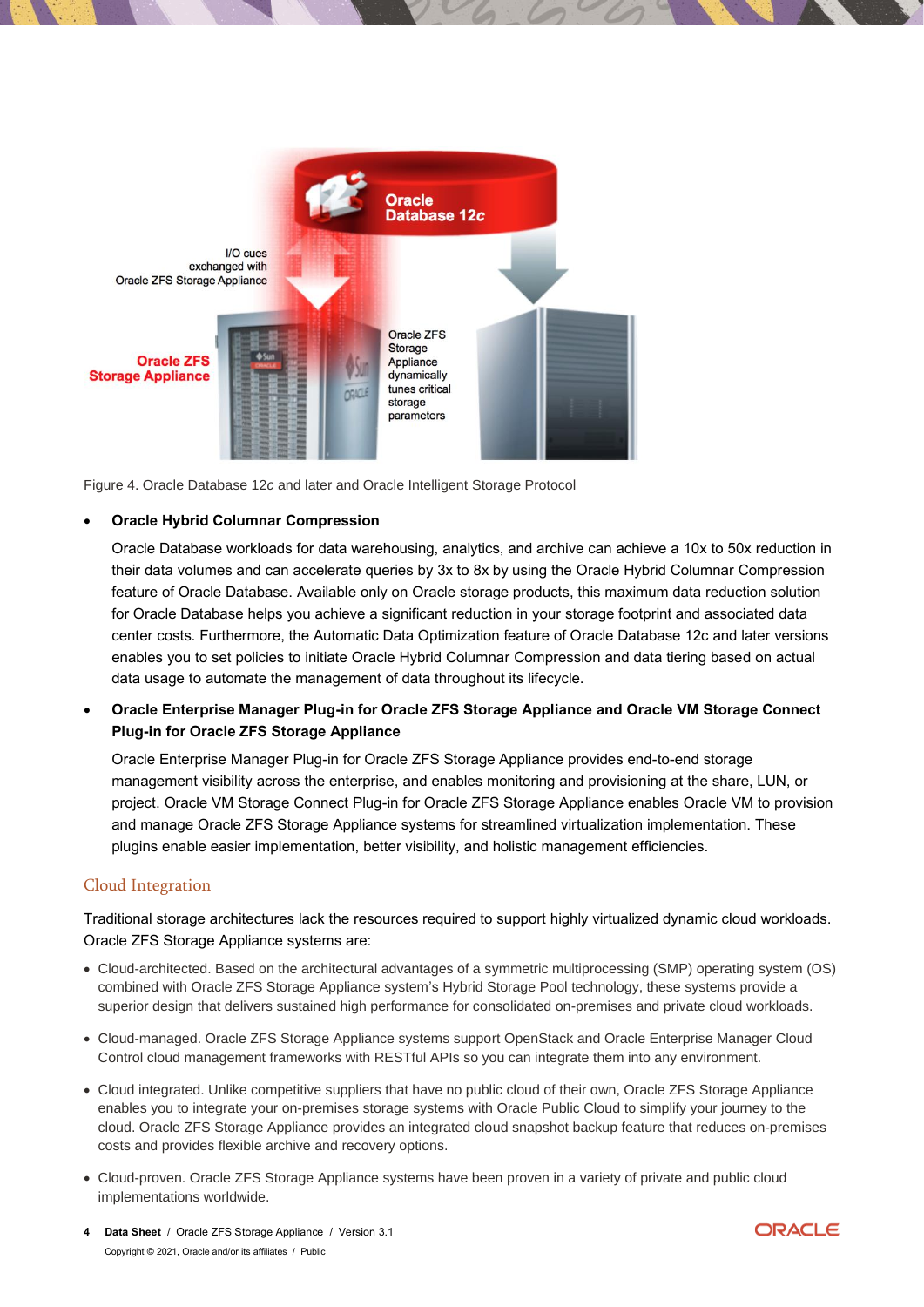#### Architecture and Configuration Options

The architecture of Oracle ZFS Storage Appliance systems is based upon three primary components:

- **Software.** The unique, intelligent multithreading SMP storage OS provides enterprise-class data services and robust data protection, while Hybrid Storage Pool technology manages the dynamic caching. Most data services, including the systems' DTrace Analytics feature are included in the base systems.
- **Controller.** A robust, powerful storage controller—which is based on cost-effective, enterprise-grade x86 servers from Oracle—delivers high-performance compute power and massive DRAM. Optional dual-controller cluster configurations provide high availability with rapid failover.
- **Storage.** Enterprise-grade storage enclosures are available with either all-flash storage, all HDD storage, or a combination of both SSDs and HDDs that enable you to optimize different storage pools for a wide range of performance and capacity requirements. They are built using the latest generation of SAS HDDs and SSDs combined with read and write flash accelerators for high performance and high availability.

#### Two controller models are available:

- **Oracle ZFS Storage ZS7-2 mid-range.** A midrange unified storage system ideal for use with performance-intensive, dynamic workloads at an attractive price point.
- **Oracle ZFS Storage ZS7-2 high-end.** A high-end enterprise unified storage system for workloads demanding extreme performance and scalability at a price point that rivals competitive midrange and high-end systems.

Both models support high-performance NAS, SAN and object storage access using the same intelligent storage OS, Hybrid Storage Pool technology, and enterprise SAS disk or flash enclosures, but they feature different storage controllers to meet the appropriate level of price/performance required for particular environments.

#### Racked System

Oracle ZFS Storage Appliance Racked System configurations are fully tested, preassembled storage systems that include non-transferrable replication, cloning, and encryption licenses at no extra charge. Preconfigured Oracle ZFS Storage Appliance Racked System configurations dramatically shorten deployment and implementation time, optimize performance and availability, and reduce risk and TCO. A network configuration option includes 100GbE NICs or switches for connectivity to Oracle Exadata systems for the mission critical RMAN backup use case.

Oracle Platinum Services are available when Oracle ZFS Storage Appliance Racked System are used to back up Oracle Engineered Systems such as Oracle Exadata, ensuring maximum uptime and rapid resolution with 24/7 remote fault monitoring, industry-leading response times, and patch deployment services. Talk to your account representative to learn the minimum configuration requirements to qualify for Oracle Platinum services.

#### Optional Software

In addition to the rich software suite included with the base systems, you can acquire separately licensed software features: remote replication, clones, and encryption.

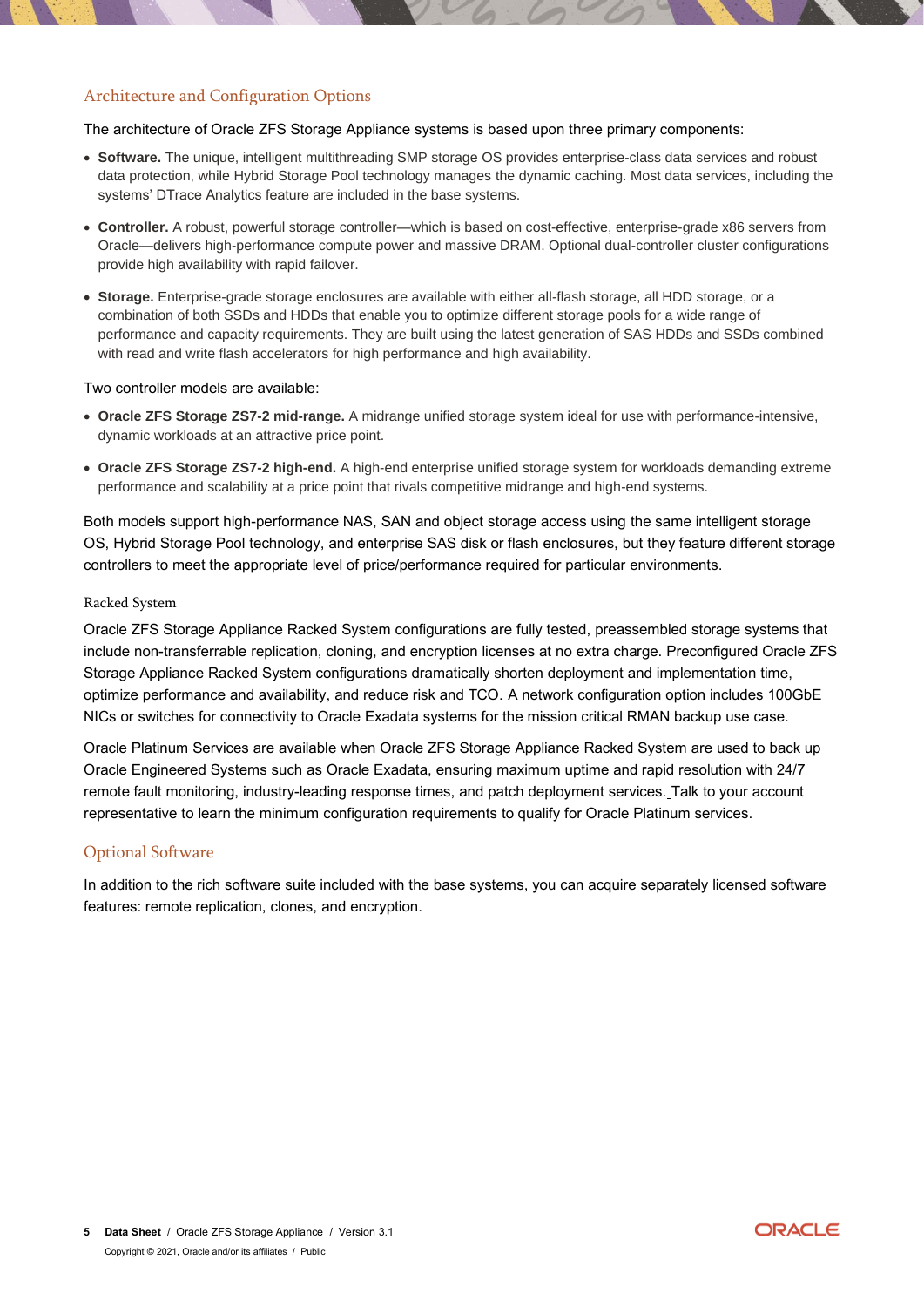## **ORACLE ZFS STORAGE APPLIANCE SPECIFICATIONS**

|                         | Oracle ZFS Storage ZS7-2<br>mid-range                                              | Oracle ZFS Storage ZS7-2<br>high-end                                               | Oracle ZFS Storage<br><b>Appliance Racked System</b><br>ZS7-2 mid-range | Oracle ZFS Storage<br><b>Appliance Racked System</b><br>ZS7-2 high-end |
|-------------------------|------------------------------------------------------------------------------------|------------------------------------------------------------------------------------|-------------------------------------------------------------------------|------------------------------------------------------------------------|
| Configuration           | Module shipment                                                                    | Module shipment                                                                    | Assembled, tested, and<br>shipped                                       | Assembled, tested, and<br>shipped                                      |
| <b>Architecture</b>     | Dual-controller HA cluster<br>with external storage<br>enclosures                  | Dual-controller HA cluster<br>with external storage<br>enclosures                  | Dual-controller HA cluster<br>with external storage<br>enclosures       | Dual-controller HA cluster<br>with external storage<br>enclosures      |
| <b>Processors</b>       | 4x 18-core 2.3 GHz Intel®<br>Xeon <sup>®</sup> processors<br>(per two controllers) | 4x 24-core 2.1 GHz Intel®<br>Xeon <sup>®</sup> processors<br>(per two controllers) | 4x 18-core 2.3 GHz Intel®<br>Xeon <sup>®</sup> processors               | 4x 24-core 2.1 GHz Intel®<br>Xeon <sup>®</sup> processors              |
| <b>DRAM Cache</b>       | 1 TB or 2 TB<br>(per two controllers)                                              | 3 TB<br>(per two controllers)                                                      | 1 TB or 2 TB<br>(2TB on-site installation)                              | 3 TB<br>(per two controllers)                                          |
| <b>Read Flash Cache</b> | Up to 737 TB                                                                       | Up to 1.4 PB                                                                       | Up to 737 TB                                                            | Up to $1.4$ PB                                                         |

# **STORAGE CONFIGURATIONS**

|                                                          | Oracle ZFS Storage ZS7-2<br>mid-range                                                                                                                                                                                                                                                                                                                                                                    | Oracle ZFS Storage ZS7-2<br>high-end                                                                                                                                                                      | Oracle ZFS Storage<br>Appliance Racked System<br>ZS7-2 mid-range                                                                                                                                      | Oracle ZFS Storage<br><b>Appliance Racked System</b><br>ZS7-2 high-end                                                                                                                                    |
|----------------------------------------------------------|----------------------------------------------------------------------------------------------------------------------------------------------------------------------------------------------------------------------------------------------------------------------------------------------------------------------------------------------------------------------------------------------------------|-----------------------------------------------------------------------------------------------------------------------------------------------------------------------------------------------------------|-------------------------------------------------------------------------------------------------------------------------------------------------------------------------------------------------------|-----------------------------------------------------------------------------------------------------------------------------------------------------------------------------------------------------------|
| <b>Disk Storage</b><br><b>Options (raw</b><br>capacity)  | • 24 TB to 8 PB scalability<br>• Up to 24 storage<br>shelves, each with 20 or<br>24 HDDs<br>• With 20 HDDs per disk<br>shelf, choice of 1 to 4<br>read or write SSD<br>accelerators per disk<br>shelf                                                                                                                                                                                                    | • 24 TB to 16 PB<br>scalability<br>• Up to 48 storage<br>shelves, each with 20 or<br>24 HDDs<br>• With 20 HDDs per disk<br>shelf, choice of 1 to 4<br>read or write SSD<br>accelerators per disk<br>shelf | • 24 TB to 8 PB scalability<br>• Up to 24 storage<br>shelves, each with 20 or<br>24 HDDs<br>• With 20 HDDs per disk<br>shelf, choice of 1 to 4<br>read or write SSD<br>accelerators per disk<br>shelf | • 24 TB to 16 PB<br>scalability<br>• Up to 48 storage<br>shelves, each with 20 or<br>24 HDDs<br>• With 20 HDDs per disk<br>shelf, choice of 1 to 4<br>read or write SSD<br>accelerators per disk<br>shelf |
| <b>Flash Storage</b><br><b>Options (raw</b><br>capacity) | $\bullet$ 153 TB to 4.4 PB<br>scalability<br>• 1 to 24 shelves with 20<br>or 24 SSDs per shelf<br>• With 20 SSDs per shelf,<br>choice of 1 to 4 write<br>SSD accelerator                                                                                                                                                                                                                                 | $\bullet$ 153 TB to 8.8 PB<br>scalability<br>• 1 to 48 shelves with 20<br>or 24 SSDs per shelf<br>• With 20 SSDs per shelf,<br>choice of 1 to 4 write<br>SSD accelerator                                  | 153 TB to 4.4 PB<br>scalability<br>1 to 24 shelves with 20<br>$\bullet$<br>or 24 SSDs per shelf<br>With 20 SSDs per shelf,<br>choice of 1 to 4 write<br>SSD accelerator                               | 153 TB to 8.8 PB<br>$\bullet$<br>scalability<br>1 to 48 shelves with 20<br>$\bullet$<br>or 24 SSDs per shelf<br>With 20 SSDs per shelf,<br>$\bullet$<br>choice of 1 to 4 write<br>SSD accelerator         |
| <b>Storage Shelf</b><br><b>Options</b>                   | Disk storage:<br>· Oracle Storage Drive Enclosure DE3-24C: 14 TB, SAS-3, 3.5-inch 7,200 RPM HDDs, 7.68 TB SAS-3, 3.5-inch SSDs, 200<br>GB SAS-3, 3.5-inch SSDs<br>· Oracle Storage Drive Enclosure DE3-24P: 1.2 TB SAS-3 2.5-inch 10,000 RPM HDDs, 7.68 TB SAS-3 2.5-inch SSDs, 200<br>GB SAS-3 2.5-inch SSDs<br>Flash storage:<br>• Oracle Storage Drive Enclosure DE3-24P: 7.68 TB SAS-3 2.5-inch SSDs |                                                                                                                                                                                                           |                                                                                                                                                                                                       |                                                                                                                                                                                                           |

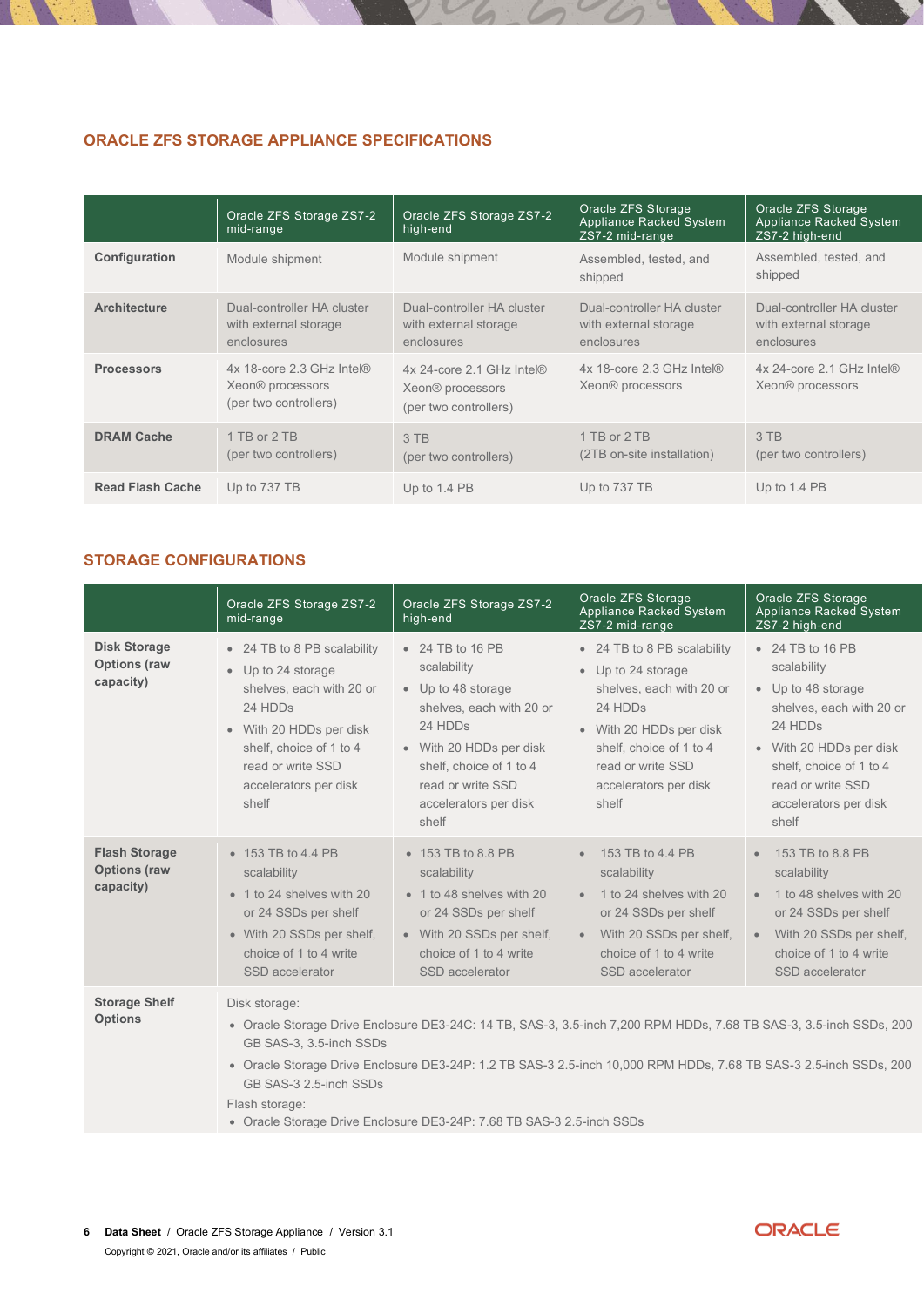## **STANDARD AND OPTIONAL INTERFACES**

| Interface                                      | <b>Description</b>                                                                                                      |
|------------------------------------------------|-------------------------------------------------------------------------------------------------------------------------|
| Integrated<br><b>Network</b>                   | Management ports only                                                                                                   |
| <b>Optional Network</b><br><b>Connectivity</b> | 10GBASE-T, 10Gb/25Gb/40Gb/100Gb Ethernet (twinax/optical), QDR InfiniBand, 32Gb Fibre Channel, 100Gb Ethernet<br>Switch |
| <b>Optional Tape</b><br><b>Backup HBA</b>      | Dual-channel 32 Gb FC HBA                                                                                               |

# **Maximum Ports Per System**

|                                                                                                                                 | Oracle ZFS Storage ZS7-2<br>mid-range | Oracle ZFS Storage ZS7-2<br>high-end | Oracle ZFS Storage<br><b>Appliance Racked System</b><br>ZS7-2 mid-range | Oracle ZFS Storage<br>Appliance Racked System<br>ZS7-2 high-end |
|---------------------------------------------------------------------------------------------------------------------------------|---------------------------------------|--------------------------------------|-------------------------------------------------------------------------|-----------------------------------------------------------------|
| 10Gb Ethernet,<br>25Gb Ethernet,<br><b>QDR InfiniBand,</b><br>32Gb Fibre<br>Channel, 40Gb<br>Ethernet, 100Gb<br><b>Ethernet</b> | 40/40/20/20/20/20/8                   | 40/40/20/20/20/20/8                  | 40/40/20/20/20/20/8                                                     | 40/40/20/20/20/20/8                                             |
| Abata : Full line annoul an all nombe agnosimus dissense la limitad                                                             |                                       |                                      |                                                                         |                                                                 |

Note: Full line speed on all ports concurrently may be limited

## **ENVIRONMENTAL**

| Specification                                | <b>Description</b>                                                                                                                                                                                                                                                                  |
|----------------------------------------------|-------------------------------------------------------------------------------------------------------------------------------------------------------------------------------------------------------------------------------------------------------------------------------------|
| Operating<br>Temperature                     | 5°C to 35°C (41°F to 95°F)                                                                                                                                                                                                                                                          |
| Nonoperating<br>Temperature                  | -40°C to 70°C (-40°F to 158°F)                                                                                                                                                                                                                                                      |
| <b>Operating Relative</b><br><b>Humidity</b> | 10%-90% relative humidity, noncondensing                                                                                                                                                                                                                                            |
| Nonoperating<br><b>Relative Humidity</b>     | 93% relative humidity, noncondensing                                                                                                                                                                                                                                                |
| <b>Altitude</b><br>(Operating)               | 0 m to 3,050 m (0 ft. to 10,007 ft.); maximum ambient temperature is derated by 1 degree C per 300 m above 900 m, except<br>in China where regulations may limit installations to a maximum altitude of 2,000 m.                                                                    |
| <b>Acoustic Noise</b>                        | 8.1 Bels A-weighted Operating, and 5.8 Bels A-weighted Idling (measured Sound Power).<br>Check your local regulations for noise level exposure limits in the workplace that apply to your installation of Oracle<br>equipment and appropriate use of personal protection equipment. |
| <b>Other</b>                                 | Meets (American Society of Heating, Refrigerating and Air-Conditioning Engineers) ASHRAE Data Center Class A2                                                                                                                                                                       |

#### **Regulations (Meets or Exceeds the Following Requirements)**

| Regulation     | <b>Description</b>                                                                   |
|----------------|--------------------------------------------------------------------------------------|
| Safety         | IEC 60950, UL/CSA 60950, EN60950, CB Scheme with all country differences             |
| <b>RFI/EMI</b> | FCC CFR 47 Part 15 Class A, EN 55022 Class A, EN 61000-3-2, EN 61000-3-3, EN 300-386 |
| Immunity       | EN55024:1998+A1:2001:+A2:2003                                                        |

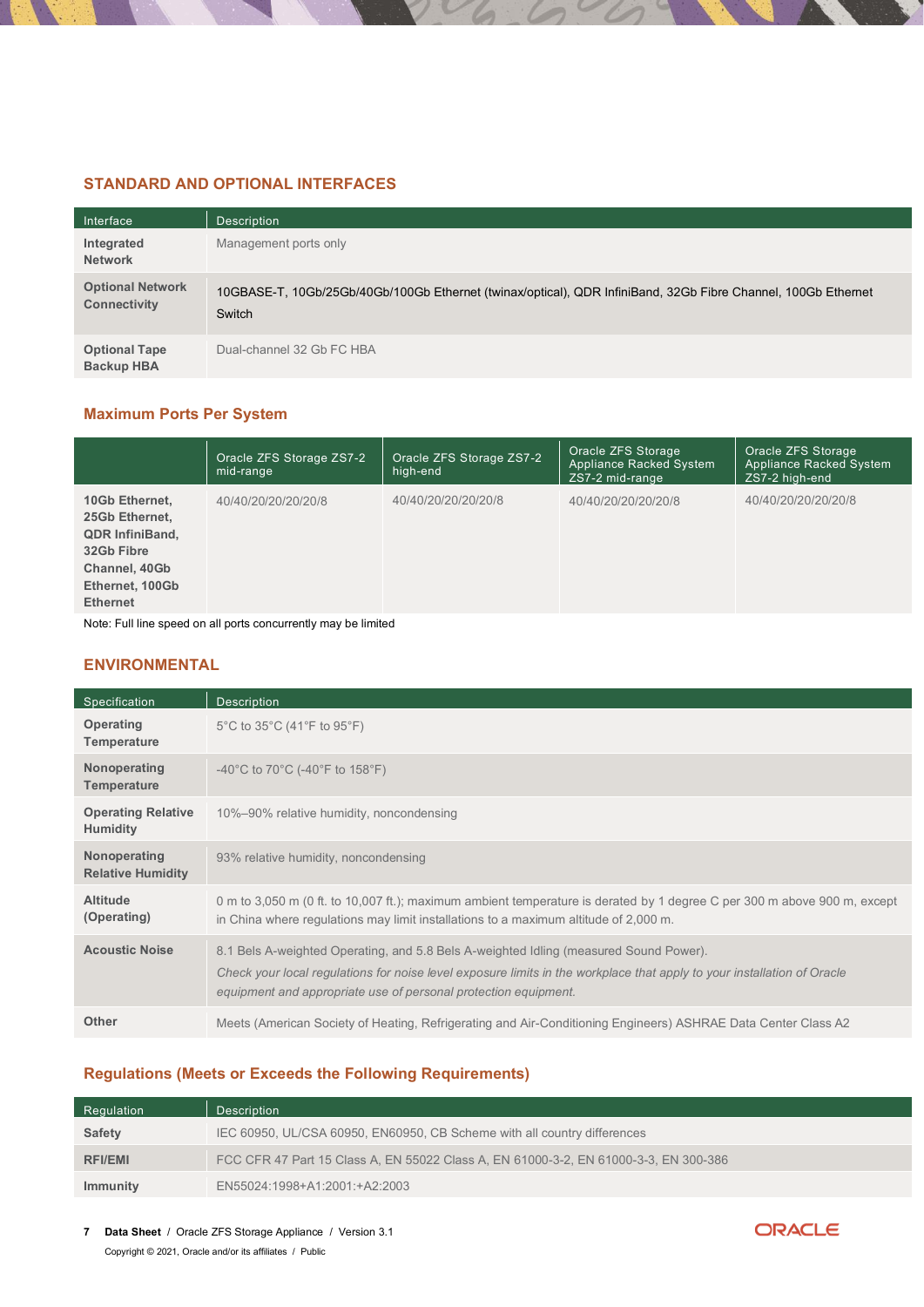## **Power and Thermal**

| Component                                                | <b>Description</b> | <b>Typical</b> | Maximum        |
|----------------------------------------------------------|--------------------|----------------|----------------|
| Oracle ZFS Storage ZS7-2 mid-range                       | Power (W)          | 550 W          | 756 W          |
|                                                          | Thermal (BTU/hr.)  | 1877 BTU/hr.   | 2580 BTU/hr.   |
| Oracle ZFS Storage ZS7-2 high-end                        | Power (W)          | 569 W          | 796 W          |
|                                                          | Thermal (BTU/hr.)  | 1941 BTU/hr.   | 2716 BTU/hr.   |
| <b>Oracle Storage Drive Enclosure DE3-</b><br><b>24C</b> | Power (W)          | 294 W          | 458 W          |
|                                                          | Thermal (BTU/hr.)  | 1003 BTU/hr.   | 1,563 BTU/hr.  |
| <b>Oracle Storage Drive Enclosure DE3-</b>               | Power (W)          | 247 W          | 457 W          |
| 24P                                                      | Thermal (BTU/hr.)  | 843 BTU/hr.    | 1,559 BTU/hr.  |
| <b>Oracle ZFS Storage Appliance Racked</b>               | Power (W)          | 3,784 W        | 5,714 W        |
| System (ZS7-2 high-end HA + 9x DE3-<br>24C)              | Thermal (BTU/hr.)  | 12,912 BTU/hr. | 19,497 BTU/hr. |

#### **PHYSICAL SPECIFICATIONS**

| Component                                  | <b>Typical</b> | Maximum                           |
|--------------------------------------------|----------------|-----------------------------------|
| Oracle ZFS Storage ZS7-2 mid-range         | Height         | 86.9 mm (3.4 in.) 2U (rack units) |
| and high-end (controller only)             | Width          | 445.0 mm (17.5 in.)               |
|                                            | Depth          | 759.4 mm (29.9 in.)               |
|                                            | Weight         | 28.6 kg (63 lb.) fully populated  |
| <b>Oracle Storage Drive Enclosure DE3-</b> | Height         | 175 mm (6.89 in.) 4U (rack units) |
| 24C (fully loaded with drives)             | Width          | 483 mm (19 in.)                   |
|                                            | Depth          | 630 mm (24.8 in.)                 |
|                                            | Weight         | 46 kg (101.41 lb.)                |
| <b>Oracle Storage Drive Enclosure DE3-</b> | Height         | 86.9 mm (3.4 in.) 2U (rack units) |
| 24P (fully loaded with drives)             | Width          | 483 mm (19 in.)                   |
|                                            | Depth          | 630 mm (24.8 in.)                 |
|                                            | Weight         | 24 kg (52.91 lb.)                 |

## **ORACLE ZFS STORAGE APPLIANCE SOFTWARE**

| Included Features                          | <b>Details</b>                                                                                                                                                                                                                                                                             |
|--------------------------------------------|--------------------------------------------------------------------------------------------------------------------------------------------------------------------------------------------------------------------------------------------------------------------------------------------|
| <b>Oracle Intelligent Storage Protocol</b> | Oracle Database 12c sends metadata to Oracle ZFS Storage Appliance systems about each I/O<br>operation, enabling the systems to dynamically tune themselves for optimal performance; provides<br>visibility at the database level and per-pluggable-database level for actionable insight. |
| <b>File System</b>                         | Oracle Solaris ZFS (128-bit addressability)                                                                                                                                                                                                                                                |
| <b>File-level Protocol</b>                 | NFS v2/v3/v4/v4.1, SMB1/2/2.1/3/3.1, HTTP, WebDAV, FTP/SFTP/FTPS                                                                                                                                                                                                                           |
| <b>Block-level Protocol</b>                | ISCSI, Fibre Channel, ISER, SRP, IP over InfiniBand, RDMA over InfiniBand                                                                                                                                                                                                                  |

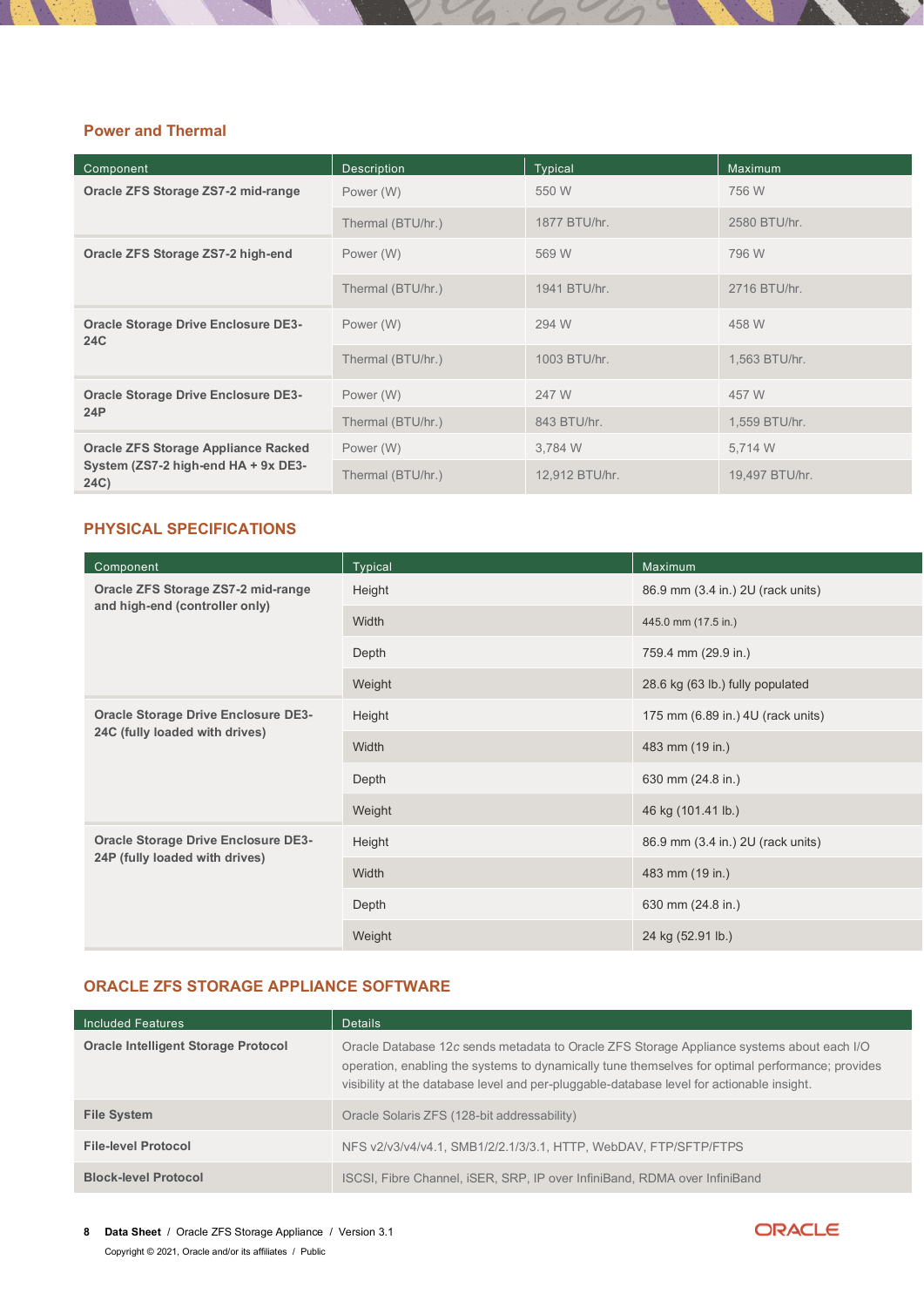| <b>Object-level Protocol</b>       | Oracle OCI, Amazon S3, and Swift-compatible object ingest over HTTP or HTTPS                                                                                                                            |
|------------------------------------|---------------------------------------------------------------------------------------------------------------------------------------------------------------------------------------------------------|
| <b>Cloud Integration</b>           | Cloud snapshot backups in ZFS or tar format and integrated OCI-compatible object store on-premise                                                                                                       |
| <b>Data Compression</b>            | Five distinct compression options to balance data reduction with performance for specific workloads                                                                                                     |
| <b>Hybrid Columnar Compression</b> | 10x to 50x compression of static Oracle Database data, resulting in a 3x to 5x reduction in storage<br>footprint for data warehousing and long-term storage of information in Oracle Database databases |
| <b>Data Deduplication</b>          | Inline, block-level deduplication                                                                                                                                                                       |
| <b>Monitoring</b>                  | DTrace Analytics (for system tuning and debugging), dashboard monitoring for key system<br>performance metrics, plugin available for Oracle Enterprise Manager                                          |
| <b>Automated Serviceability</b>    | "Phone home" capability with automatic case creation, configurable alerts                                                                                                                               |
| <b>RAID</b>                        | Striping, mirroring, triple mirroring, single-parity, double-parity, triple-parity, wide stripes                                                                                                        |
| <b>Remote Management</b>           | HTTPS, SSH, SNMP v1/v2c/v3, IPMI, RESTful API                                                                                                                                                           |
| <b>Snapshots</b>                   | Read-only, restorable                                                                                                                                                                                   |
| <b>Directory Services</b>          | NIS, AD, LDAP                                                                                                                                                                                           |
| <b>Data Security</b>               | Checksum data and metadata, automatic data validation, and antivirus quarantine                                                                                                                         |
| <b>Network Services</b>            | NTP, DHCP, SMTP                                                                                                                                                                                         |
| <b>Backup</b>                      | NDMP v3/v4, ZFS NDMP                                                                                                                                                                                    |
| <b>Local Replication</b>           | Replication within the same Oracle ZFS Storage Appliance configuration (single or cluster)                                                                                                              |
| <b>QoS/Throttling</b>              | Limit NFS, SMB, and LUN I/O consumption to better balance system resources                                                                                                                              |

| <b>Separately Licensed Features</b> | <b>Details</b>                                                                                                                                                                                                                                                                                            |
|-------------------------------------|-----------------------------------------------------------------------------------------------------------------------------------------------------------------------------------------------------------------------------------------------------------------------------------------------------------|
| <b>Clones</b>                       | Writable snapshots (included in racked system configurations)                                                                                                                                                                                                                                             |
| <b>Remote Replication</b>           | Replication from one Oracle ZFS Storage Appliance product to another. 1:N, N:1, manual,<br>scheduled, or continuous (included in racked system configurations)                                                                                                                                            |
| Encryption                          | Two-tier data encryption with strong encryption algorithms (AES 256/192/128), set at the<br>project/share/LUN level or pool level. Encryption keys can be managed in a local keystore or<br>centrally managed with Oracle Key Manager. Data encryption is included in the racked system<br>configuration. |

## Oracle Support

Oracle Premier Support services provide the complete system support you need to proactively manage your Oracle storage systems, with swift resolution and rapid-response hardware service when problems do arise, keeping your business information available 24/7.

Oracle Platinum Services provide an enhanced level of service for supported configurations of Oracle ZFS Storage Appliance Racked System. Oracle Platinum Services is available for Oracle ZFS Storage Appliance Racked System ZS7-2 mid-range and high-end when they are used as a backup solution for Oracle Engineered Systems. Talk to your account representative to learn the [minimum configuration requirements](http://www.oracle.com/us/support/library/certified-platinum-configs-1652888.pdf) to qualify for Oracle Platinum services.

With Oracle Advanced Customer Support, you get mission-critical support with a focused support team, proactive guidance to tailor storage systems for optimal performance and increased competitiveness, and preventative monitoring to help you achieve high availability and optimized system performance.

For more information about Oracle Premier Support, Platinum Services, and Oracle Advanced Customer Support, please speak with your Oracle representative or Oracle authorized partner, or visit [oracle.com/support](https://www.oracle.com/support/index.html) or [oracle.com/acs.](http://www.oracle.com/acs)